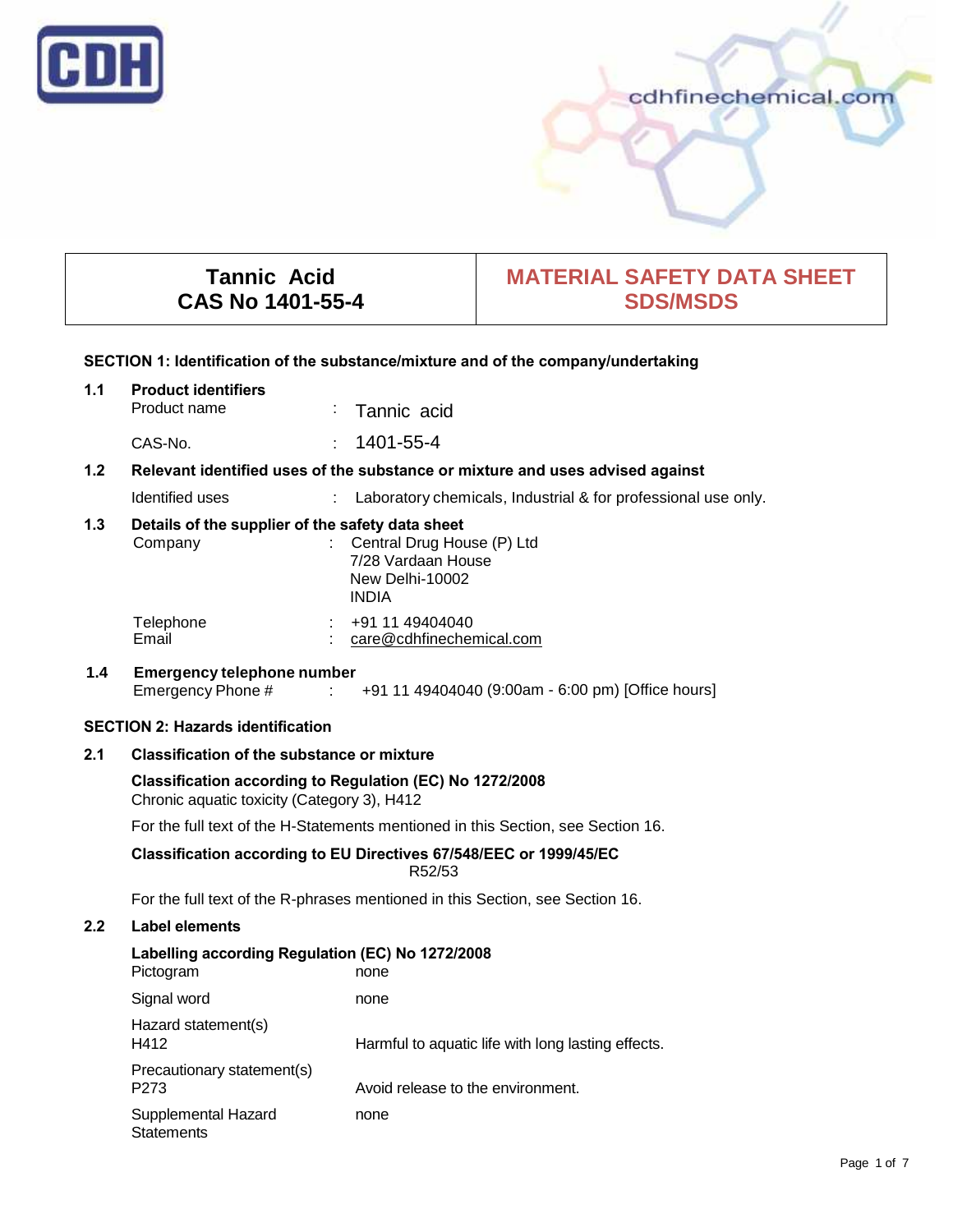# **2.3 Other hazards**

This substance/mixture contains no components considered to be either persistent, bioaccumulative and toxic (PBT), or very persistent and very bioaccumulative (vPvB) at levels of 0.1% or higher.

# **SECTION 3: Composition/information on ingredients**

#### **3.1 Substances**

| Tannin<br>Gallotannin                                         |
|---------------------------------------------------------------|
| $\frac{1}{2}$ C <sub>76</sub> H <sub>52</sub> O <sub>46</sub> |
| : $1.701,23$ g/mol                                            |
| 1401-55-4                                                     |
| $: 215 - 753 - 2$                                             |
|                                                               |

| Hazardous ingredients according to Requiation (EC) No 1272/2008<br>Component |                        | Classification          | Concentration |  |
|------------------------------------------------------------------------------|------------------------|-------------------------|---------------|--|
| <b>Tannic acid</b><br>CAS-No.<br>EC-No.                                      | 1401-55-4<br>215-753-2 | Aquatic Chronic 3; H412 | $\leq$ 100 %  |  |

**Hazardous ingredients according to Regulation (EC) No 1272/2008**

|                    | Hazardous ingredients according to Directive 1999/45/EC |                     |               |
|--------------------|---------------------------------------------------------|---------------------|---------------|
| Component          |                                                         | Classification      | Concentration |
| <b>Tannic acid</b> |                                                         |                     |               |
| CAS-No.            | 1401-55-4                                               | R <sub>52</sub> /53 | $\leq$ 100 %  |
| EC-No.             | 215-753-2                                               |                     |               |

For the full text of the H-Statements and R-Phrases mentioned in this Section, see Section 16

#### **SECTION 4: First aid measures**

#### **4.1 Description of first aid measures**

#### **General advice**

Consult a physician. Show this safety data sheet to the doctor in attendance.

#### **If inhaled**

If breathed in, move person into fresh air. If not breathing, give artificial respiration. Consult a physician.

#### **In case of skin contact**

Wash off with soap and plenty of water. Consult a physician.

#### **In case of eye contact**

Flush eyes with water as a precaution.

#### **If swallowed**

Never give anything by mouth to an unconscious person. Rinse mouth with water. Consult a physician.

## **4.2 Most important symptoms and effects, both acute and delayed**

The most important known symptoms and effects are described in the labelling (see section 2.2) and/or in section 11

**4.3 Indication of any immediate medical attention and special treatment needed** No data available

#### **SECTION 5: Firefighting measures**

## **5.1 Extinguishing media**

## **Suitable extinguishing media**

Use water spray, alcohol-resistant foam, dry chemical or carbon dioxide.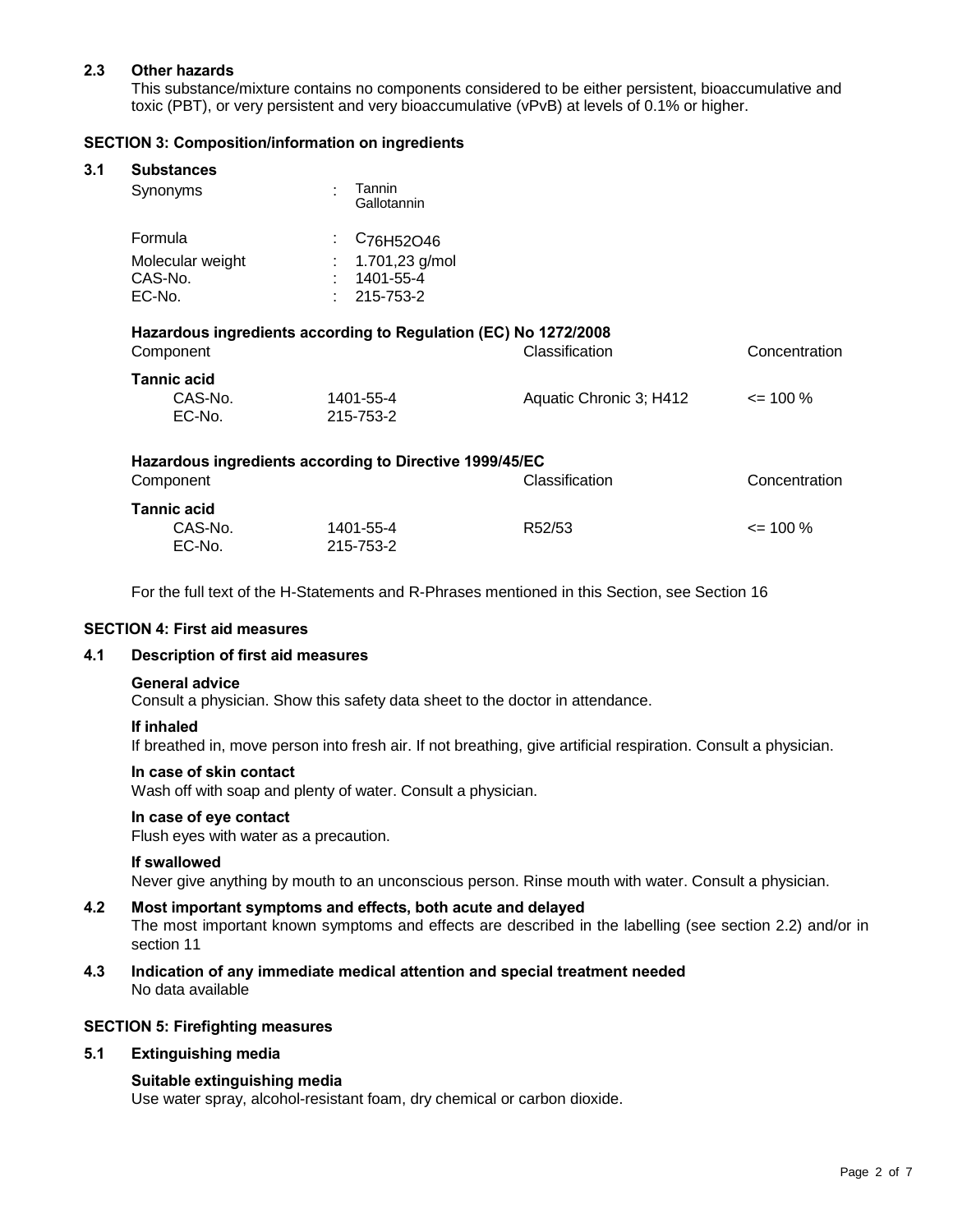- **5.2 Special hazards arising from the substance or mixture** Carbon oxides
- **5.3 Advice for firefighters** Wear self-contained breathing apparatus for firefighting if necessary.
- **5.4 Further information** No data available

# **SECTION 6: Accidental release measures**

- **6.1 Personal precautions, protective equipment and emergency procedures** Use personal protective equipment. Avoid dust formation. Avoid breathing vapours, mist or gas. Ensure adequate ventilation. Avoid breathing dust. For personal protection see section 8.
- **6.2 Environmental precautions** Prevent further leakage or spillage if safe to do so. Do not let product enter drains. Discharge into the environment must be avoided.
- **6.3 Methods and materials for containment and cleaning up** Pick up and arrange disposal without creating dust. Sweep up and shovel. Keep in suitable, closed containers for disposal.
- **6.4 Reference to other sections** For disposal see section 13.

## **SECTION 7: Handling and storage**

## **7.1 Precautions for safe handling**

Avoid formation of dust and aerosols. Provide appropriate exhaust ventilation at places where dust is formed. For precautions see section 2.2.

**7.2 Conditions for safe storage, including any incompatibilities** Store in cool place. Keep container tightly closed in a dry and well-ventilated place. Storage class (TRGS 510): Non Combustible Solids

## **7.3 Specific end use(s)**

Apart from the uses mentioned in section 1.2 no other specific uses are stipulated

## **SECTION 8: Exposure controls/personal protection**

#### **8.1 Control parameters**

## **Components with workplace control parameters**

# **8.2 Exposure controls**

## **Appropriate engineering controls**

Handle in accordance with good industrial hygiene and safety practice. Wash hands before breaks and at the end of workday.

#### **Personal protective equipment**

#### **Eye/face protection**

Use equipment for eye protection tested and approved under appropriate government standards such as NIOSH (US) or EN 166(EU).

#### **Skin protection**

Handle with gloves. Gloves must be inspected prior to use. Use proper glove removal technique (without touching glove's outer surface) to avoid skin contact with this product. Dispose of contaminated gloves after use in accordance with applicable laws and good laboratory practices. Wash and dry hands.

#### **Body Protection**

Choose body protection in relation to its type, to the concentration and amount of dangerous substances, and to the specific work-place., The type of protective equipment must be selected according to the concentration and amount of the dangerous substance at the specific workplace.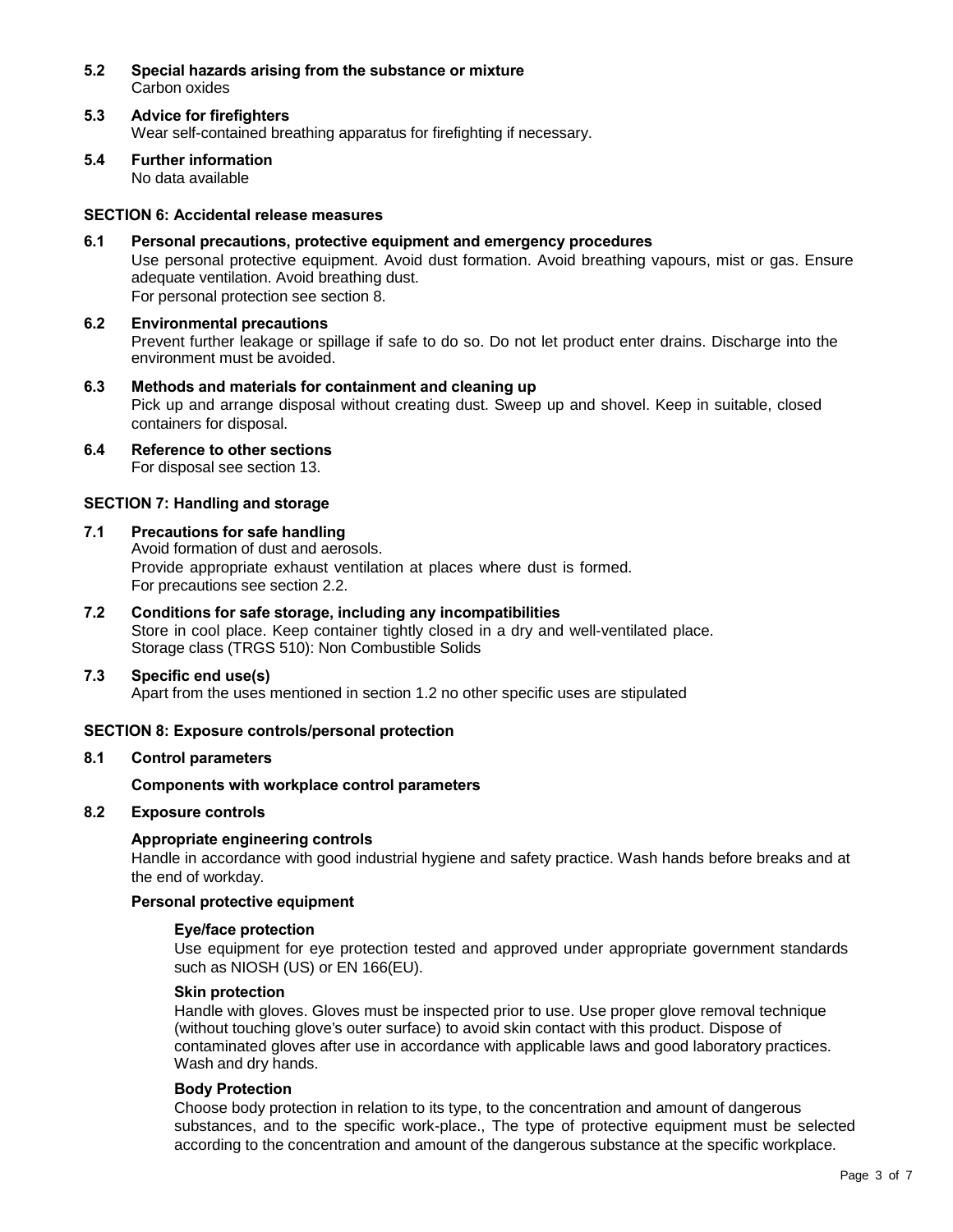#### **Respiratory protection**

Respiratory protection is not required. Where protection from nuisance levels of dusts are desired, use type N95 (US) or type P1 (EN 143) dust masks. Use respirators and components tested and approved under appropriate government standards such as NIOSH (US) or CEN (EU).

#### **Control of environmental exposure**

Prevent further leakage or spillage if safe to do so. Do not let product enter drains. Discharge into the environment must be avoided.

# **SECTION 9: Physical and chemical properties**

#### **9.1 Information on basic physical and chemical properties**

|     | a) | Appearance                                         | Form: Powder with lumps<br>Colour: light brown |
|-----|----|----------------------------------------------------|------------------------------------------------|
|     | b) | Odour                                              | No data available                              |
|     | C) | <b>Odour Threshold</b>                             | No data available                              |
|     | d) | pH                                                 | No data available                              |
|     | e) | Melting point/freezing<br>point                    | Melting point/range: 218 °C - lit.             |
|     | f) | Initial boiling point and<br>boiling range         | No data available                              |
|     | g) | Flash point                                        | 199 °C                                         |
|     | h) | Evaporation rate                                   | No data available                              |
|     | i) | Flammability (solid, gas)                          | No data available                              |
|     | j) | Upper/lower<br>flammability or<br>explosive limits | No data available                              |
|     | k) | Vapour pressure                                    | No data available                              |
|     | I) | Vapour density                                     | No data available                              |
|     |    | m) Relative density                                | No data available                              |
|     | n) | Water solubility                                   | No data available                              |
|     | O) | Partition coefficient: n-<br>octanol/water         | No data available                              |
|     | p) | Auto-ignition<br>temperature                       | No data available                              |
|     | q) | Decomposition<br>temperature                       | No data available                              |
|     | r) | Viscosity                                          | No data available                              |
|     | s) | <b>Explosive properties</b>                        | No data available                              |
|     | t) | Oxidizing properties                               | No data available                              |
| 9.2 |    | Other safety information                           |                                                |

No data available

# **SECTION 10: Stability and reactivity**

# **10.1 Reactivity**

No data available

# **10.2 Chemical stability** Stable under recommended storage conditions.

**10.3 Possibility of hazardous reactions** No data available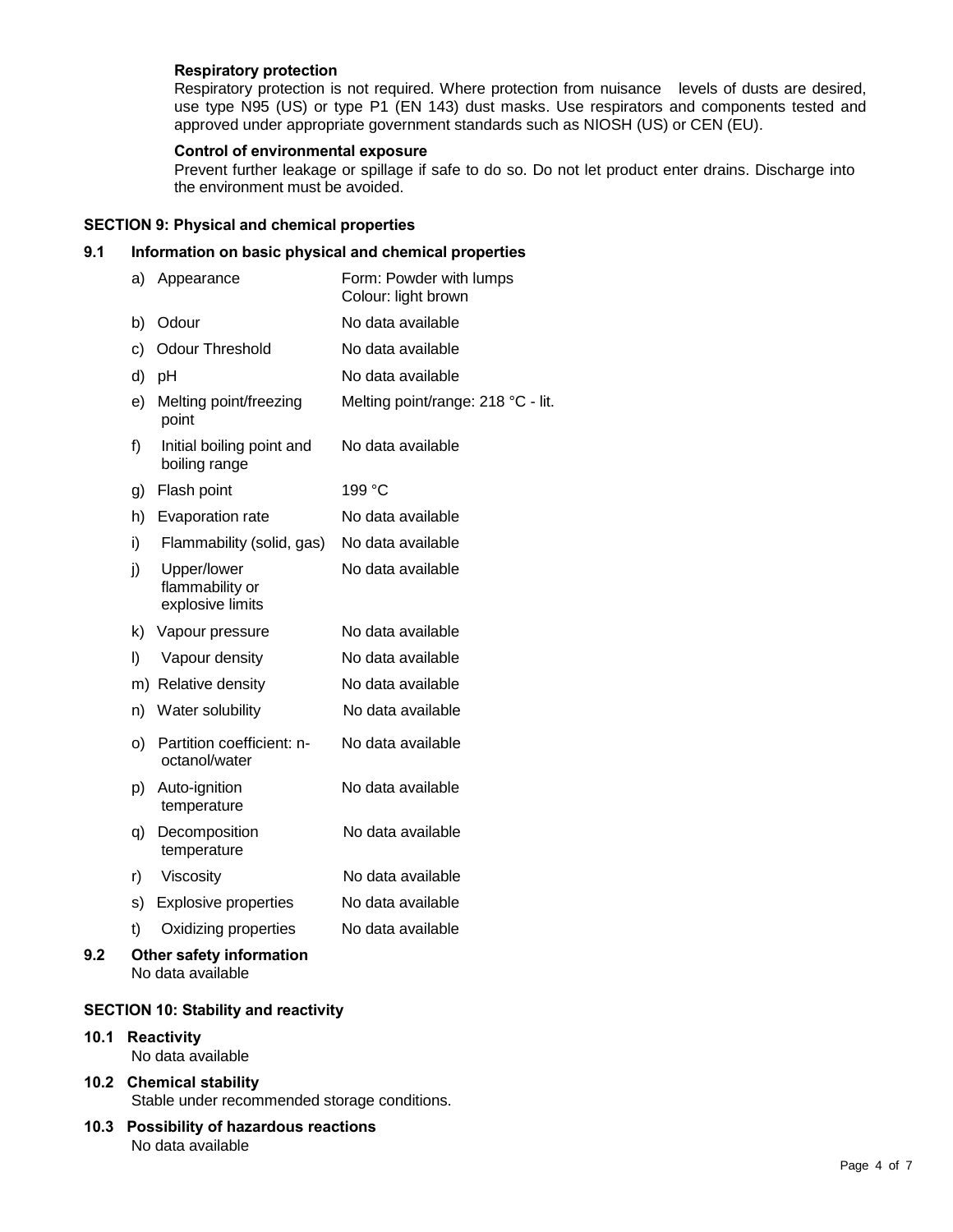- **10.4 Conditions to avoid** No data available
- **10.5 Incompatible materials** Strong oxidizing agents, Strong bases
- **10.6 Hazardous decomposition products** Other decomposition products - No data available In the event of fire: see section 5

## **SECTION 11: Toxicological information**

#### **11.1 Information on toxicological effects**

#### **Acute toxicity**

LD50 Oral - Rat - 2.260 mg/kg Remarks: Behavioral:Convulsions or effect on seizure threshold. Lungs, Thorax, or Respiration:Dyspnea. Gastrointestinal:Other changes.

LD50 Intraperitoneal - Mouse - 120 mg/kg

#### **Skin corrosion/irritation** No data available

**Serious eye damage/eye irritation** No data available

**Respiratory or skin sensitisation** No data available

#### **Germ cell mutagenicity**

Rat Unscheduled DNA synthesis

Rat Unscheduled DNA synthesis

Mouse DNA inhibition

#### **Carcinogenicity**

Carcinogenicity - Rat - Subcutaneous Tumorigenic:Equivocal tumorigenic agent by RTECS criteria. Liver:Tumors.

IARC: 3 - Group 3: Not classifiable as to its carcinogenicity to humans (Tannic acid)

#### **Reproductive toxicity**

Reproductive toxicity - Rat - Oral Effects on Newborn: Live birth index (# fetuses per litter; measured after birth). Effects on Newborn: Growth statistics (e.g., reduced weight gain).

Reproductive toxicity - Rat - Subcutaneous Maternal Effects: Ovaries, fallopian tubes.

Reproductive toxicity - Mouse - Oral Effects on Newborn: Live birth index (# fetuses per litter; measured after birth). Effects on Newborn: Viability index (e.g., # alive at day 4 per # born alive). Effects on Newborn: Weaning or lactation index (e.g., # alive at weaning per # alive at day 4).

**Specific target organ toxicity - single exposure** No data available

**Specific target organ toxicity - repeated exposure** No data available

**Aspiration hazard** No data available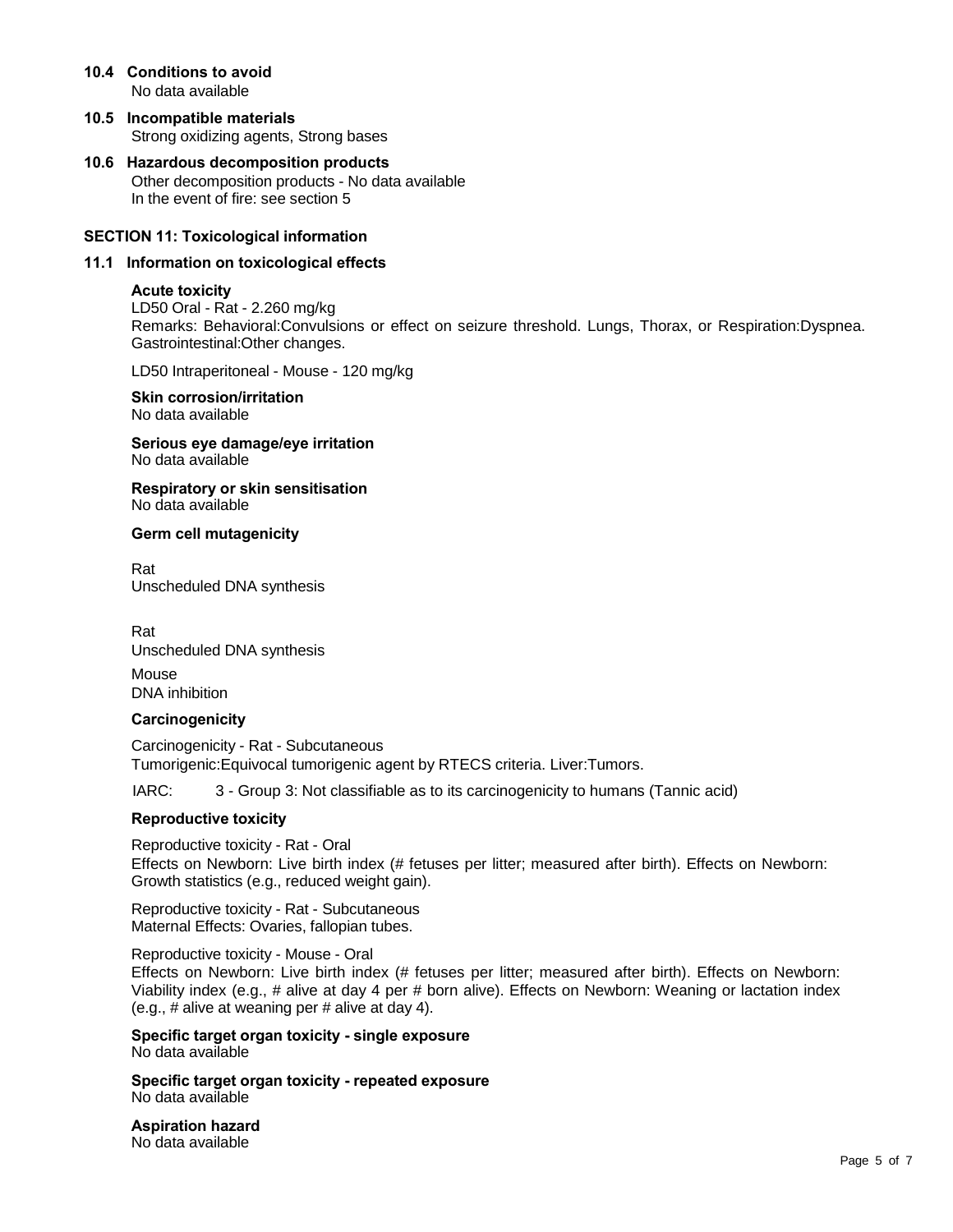# **Additional Information**

RTECS: WW5075000

To the best of our knowledge, the chemical, physical, and toxicological properties have not been thoroughly investigated.

# **SECTION 12: Ecological information**

# **12.1 Toxicity**

| Toxicity to fish | mortality LOEC - Oncorhynchus tshawytscha - 1,7 mg/l - 3 d |
|------------------|------------------------------------------------------------|
|                  | LC50 - Gambusia affinis (Mosquito fish) - 37 mg/l - 96 h   |

mortality NOEC - Oncorhynchus tshawytscha - 0,96 mg/l - 3 d

# **12.2 Persistence and degradability** No data available

- **12.3 Bioaccumulative potential** No data available
- **12.4 Mobility in soil** No data available

# **12.5 Results of PBT and vPvB assessment**

This substance/mixture contains no components considered to be either persistent, bioaccumulative and toxic (PBT), or very persistent and very bioaccumulative (vPvB) at levels of 0.1% or higher.

# **12.6 Other adverse effects**

Harmful to aquatic life with long lasting effects.

# **SECTION 13: Disposal considerations**

# **13.1 Waste treatment methods**

## **Product**

Offer surplus and non-recyclable solutions to a licensed disposal company. Dissolve or mix the material with a combustible solvent and burn in a chemical incinerator equipped with an afterburner and scrubber.

## **Contaminated packaging**

Dispose of as unused product.

## **SECTION 14: Transport information**

| 14.1 UN number<br>ADR/RID: -              |                                                                                                            | $IMDG: -$                 | IATA: -  |
|-------------------------------------------|------------------------------------------------------------------------------------------------------------|---------------------------|----------|
| IMDG:<br>IATA:                            | 14.2 UN proper shipping name<br>ADR/RID: Not dangerous goods<br>Not dangerous goods<br>Not dangerous goods |                           |          |
| ADR/RID: -                                | 14.3 Transport hazard class(es)                                                                            | $IMDG: -$                 | IATA: -  |
| 14.4 Packaging group<br>$ADR/RID: -$      |                                                                                                            | $IMDG: -$                 | IATA: -  |
| 14.5 Environmental hazards<br>ADR/RID: no |                                                                                                            | IMDG Marine pollutant: no | IATA: no |
| No data available                         | 14.6 Special precautions for user                                                                          |                           |          |

## **SECTION 15: Regulatory information**

This safety datasheet complies with the requirements of Regulation (EC) No. 1907/2006.